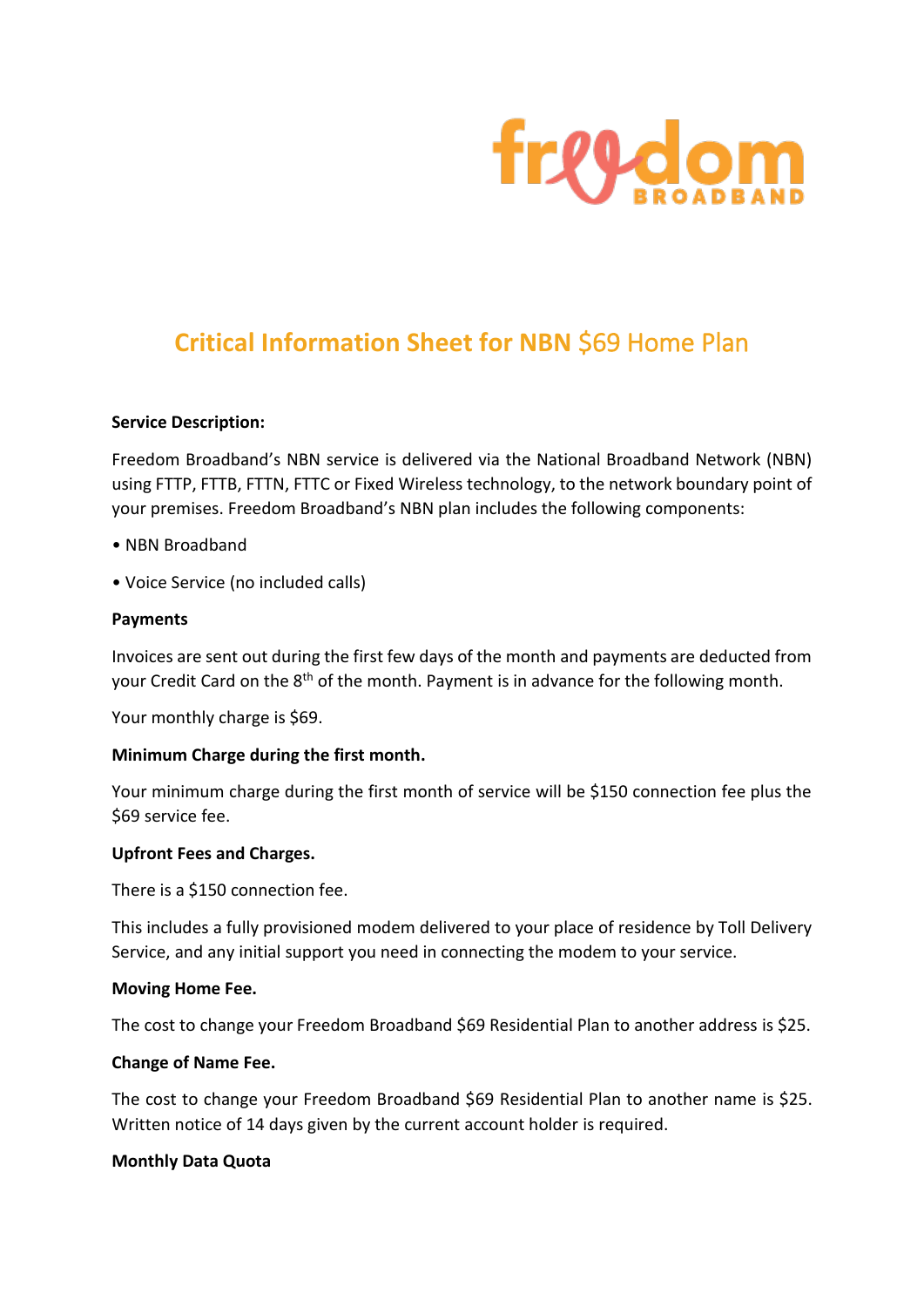There is no monthly data quota. Freedom Broadband's NBN plans have unlimited download and upload data limits.

## **Availability**

The NBN Bundle is available at selected coverage areas and subject to infrastructure availability at customer's premises.

To check for availability, please use the address checker here. (Link to NBNco)

# **Change of Plan**

You can change your plan either up or down with 30 days' notice. There is no cost for this change.

You cannot separately cancel either component (NBN Broadband or Voice Service). Cancellation will cease both services.

# **Typical NBN Speeds**

Typical Evening Download Speed is subject to change and is measured between 7pm and 11pm. Actual throughput speeds may be slower and could vary due to various factors including type/source of content being downloaded, hardware and software configuration, the number of users and performance of interconnecting infrastructure not operated by Freedom Broadband. Devices connected by Wi-Fi may experience slower speeds than those connected by Ethernet cable. For FTTB, FTTN and FTTC customers, we will inform you of your maximum line sync speed once available. If you are on a higher speed NBN plan, you have the option to downgrade to a lower speed plan without any penalties.

The typical evening speed on the \$69 plan is......

## **Equipment Required**

If you do not already have the required NBN infrastructure installed at your premises, you or an authorised person over 18 years of age will be required to be home on the day of installation for a technician visit. If we find that you will require a technician visit to perform the installation, we will advise you of the date and time after registration.

Freedom Broadband will provide you with a provisioned modem as part of the \$150 connection fee.

## **Inclusions and Exclusions**

The service is for residential consumers and used for personal or domestic purposes only.

## **Priority Assistance**

Some NBN Providers offer Priority Assistance. However, we at Freedom Broadband see every customer as a priority and will always do our best to provide great service.

## **Further Options**